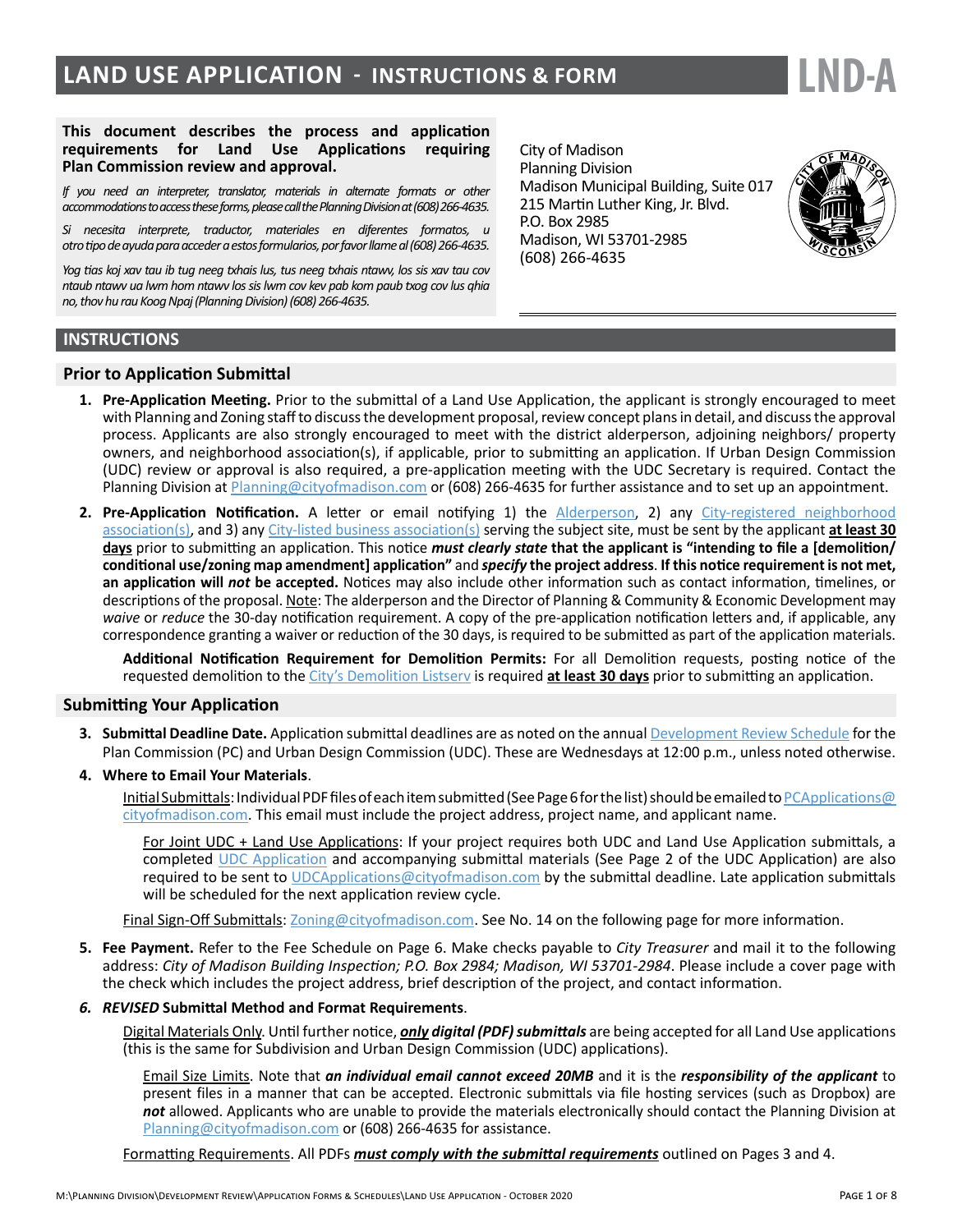## **INSTRUCTIONS** (CONTINUED)

**7. Completeness Review.** Per Section 28.181(4), MGO, **the Zoning Administrator may refuse to accept an application, if it is determined to be incomplete.** A "complete" application includes a completed Land Use Application Form (Pages 5-8) and the submission of all required application materials as indicated on its Submittal Checklist (Page 6). For a detailed list of the content requirements for the various plan sheets, as well as the submittal requirements for those application types requiring supplemental materials, please see [Land Use Application Form LND-B.](https://www.cityofmadison.com/dpced/bi/documents/LUAChecklist.pdf) Applications deemed complete will be scheduled for the public hearing date(s) specified on the Development Review Schedule (see No. 3 above).

#### **After Filing an Application**

- **8. Public Notice.** This will occur in three ways: 1) The Zoning Administrator will prepare a "notice of hearing" sign, which *the applicant must post in a highly visible location on the property - so that it can be read from the sidewalk or other public right-of-way - at least 21 days prior* to the scheduled public hearing; 2) City staff will post notice in the Wisconsin State Journal; and 3) City staff will notify, by mail, the applicant as well as property owners and occupants within 200 feet of the boundaries of the property.
- **9. Development Review.** Application materials will be circulated to several City agencies for review. Upon completion of the development review process by staff, the applicant will receive a copy of the staff report to the Plan Commission – containing staff's analysis and recommended conditions of approval – prior to the scheduled public hearing. Note: review of construction drawings, submitted in order to obtain building permits, is a separate process which is not included in the review of land use applications.
- **10. Post-Submission Design Changes**. Please note that subsequent revisions to submittal materials will likely result in rescheduling of public hearings (i.e. being deferred to a later review cycle).

#### **Plan Commission Review Process**

- **11. Plan Commission Attendance Required.** Please note that the applicant or a representative is required to attend the Plan Commission public hearing and should remain at the meeting until the Commission votes on their item. The attendee should be prepared to provide a brief overview to the Plan Commission (with visual aids, if desired) and answer questions related to the application proposal. Failure to appear at the scheduled hearing may cause referral of the matter to a future hearing date.
- **12. Final Action.** The Plan Commission is the decision-making body for the majority of Land Use Applications, with the exception of rezoning, annexation, subdivision, and zoning text amendment requests (the latter three however, use a different application form). The Plan Commission can approve, conditionally approve, reject (deny), or refer (to a future hearing) those Land Use Applications that it has purview over based on their review of the request for consistency with the applicable review criteria and development standards found in City ordinances. For all other Land Use Applications, the Plan Commission will make an advisory recommendation to the Common Council, who will take final action to approve, conditionally approve, or reject the application.
- **13. Disposition Letter and Next Steps.** After final action has been taken on an application, the Planning Division will draft a disposition letter that provides a detailed list of the conditions of approval. The disposition letter will also contain instructions for finalizing the requested land use approvals which are required prior to receiving permits for demolition or new construction. A copy of the letter will be sent to the contact person identified on the application.

#### **Finalizing Approval**

- **14. Plan Revision and Resubmission**. After approval is granted, the applicant is responsible for satisfying the various conditions of approval, as listed in the Disposition Letter. Specific questions about a condition should be directed to the particular agency that submitted the condition, while questions regarding resubmittal and final signoff should be sent to [Zoning@cityofmadison.com](mailto:zoning%40cityofmadison.com?subject=). The applicant shall then submit:
	- a) a **PDF of the revised plan set** (in addition to any necessary supplemental documentation) as specified in the Disposition Letter. These updated plans shall be emailed to [Zoning@cityofmadison.com.](mailto:zoning%40cityofmadison.com?subject=) Note: **the limit on email file size and PDF formatting requirements outlined above, under No. 6, still apply**.
	- b) The **Site Plan Review filing fee** (For more information, refer to the Fee Schedule on Page 8 and the Fee Submittal Instructions on Page 1.)

When the revised plans are submitted, the applicant will be emailed a hyperlink to a website to follow, in real time, which agencies have reviewed the revised documents, and signed off or need additional information. The plans will then distributed to City Agencies who submitted conditions of approval during the initial plan review to verify that their conditions, along with any applicable requirements, have been satisfied.

**15. Final Approval**. Once all City Agencies have signed off, Zoning Staff will issue final approval and the applicant may then obtain any other necessary permits. Note: separate building, sign, or demolition permits issued by the Building Inspection Division will be required before work on the project can commence. Questions on this matter should be directed to the Building Inspection Division, (608) 266-4551.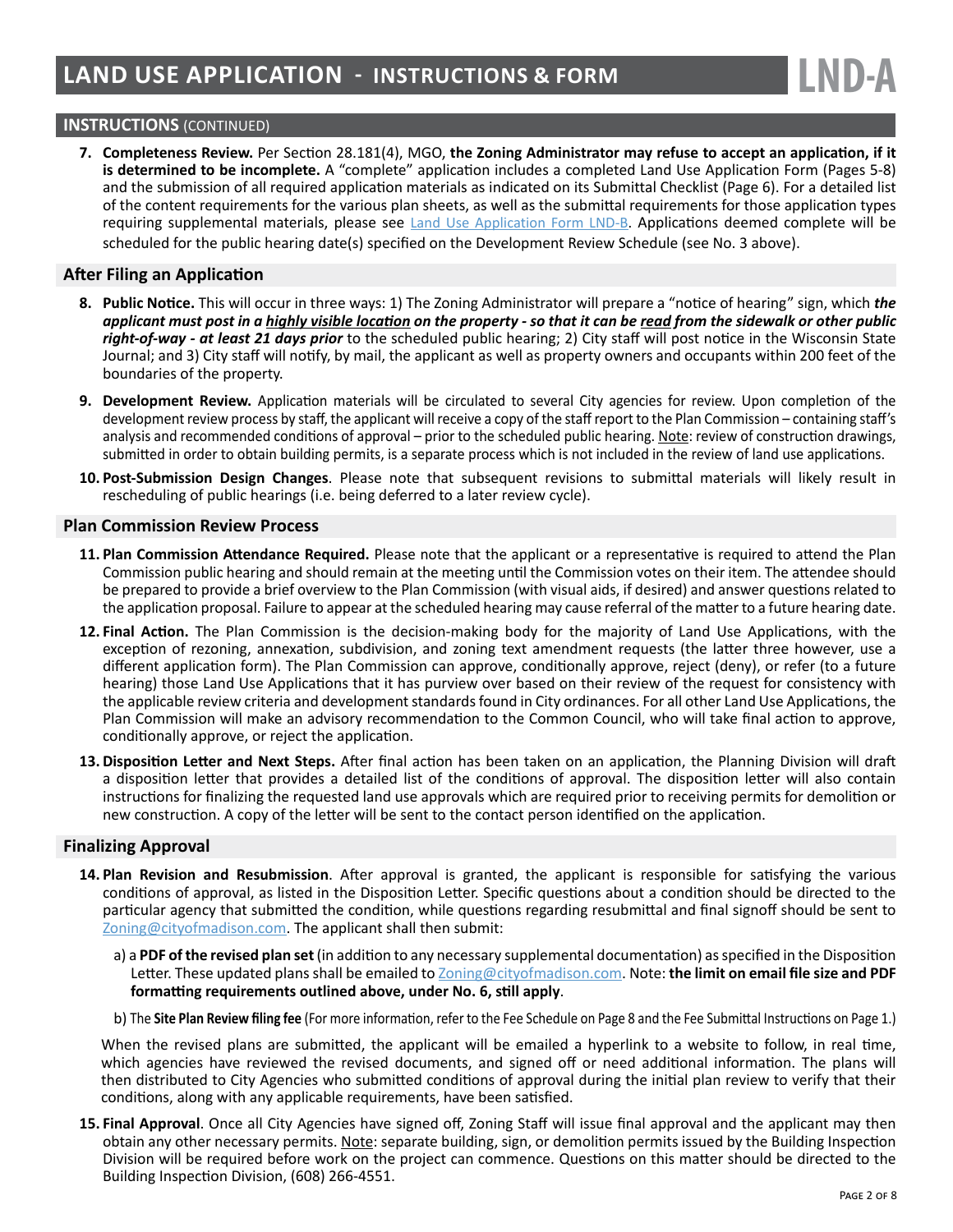# **DIGITAL SUBMITTAL REQUIREMENTS FOR PDFs**

With an interest in improving internal efficiency and reducing the amount of paper required for the various development application submittals, the City is shifting towards an all-digital review. In order to best enable the City's digital plan review software - by allowing accurate measurements, the ability to search for text, and optimized performance - the City now has additional requirements pertaining to the submittal of digital materials. Contact staff with questions or if you need assistance with the below requirements.

#### **General Requirements:**

- **•** Format -- All files should be submitted as a PDF (.pdf)
- **•** Separate Files -- The various documents shall be submitted as separate PDFs. (PDF Packages/Portfolios will not be accepted). Examples of Individual Files:
	- The Completed Application Form
	- Letter of Intent
	- Submittal Notification to Alder, Neighborhood Association *(if applicable),* and Business Association *(if applicable),* and/ or Waiver from Alder *(if granted)*
	- Development Plans *(see next page for additional requirements)*
- **•** No Passwords -- PDF files must not require a password in order to view the file

#### **Required File Naming Convention:**

To further aid internal efficiency, please use the following naming convention when labeling the individual PDF files outlined above. Note: No spaces are allowed in the file names. Please use underscores ( \_ )

| <b>Address</b>                                                                   | $+$ | <b>Submittal Phase</b>                    | $+$ | <b>File Type</b>                              | $+$ | <b>Revised File?</b>                            | $+$ | Date           |
|----------------------------------------------------------------------------------|-----|-------------------------------------------|-----|-----------------------------------------------|-----|-------------------------------------------------|-----|----------------|
| Format: Street Name* Street #                                                    |     | "PRE"                                     |     | Examples:                                     |     | All revised/rerevised<br>files submitted during |     | Format:        |
| * Abbreviate cardinal direction (N, S,<br>E, W) & street type (St, Rd, Dr, etc.) |     | For initial/revised<br>submittals (before |     | - "App" (Application)                         |     | the same submittal                              |     | YYYY-<br>MM-DD |
|                                                                                  |     | project receives                          |     | - "LOI" (Letter of Intent)                    |     | phase (i.e. during<br>the preapproval or        |     |                |
| Ex: E Walnut St 123                                                              |     | necessary UDC/<br><b>Plan Commission</b>  |     | - "Plans"                                     |     | condition verification                          |     |                |
| If a range of addresses on the                                                   |     | / Council                                 |     | - "Lighting" (Lighting                        |     | phase) must include<br>the version number       |     |                |
| same street, use a hyphen:                                                       |     | approvals()                               |     | Plans)                                        |     | ("v2", "v3", etc.)                              |     |                |
| Ex: S Elm Blvd 135-137                                                           |     | or                                        |     | - "Notif"/"Waiver"<br>(Submittal Notification |     | Example:                                        |     |                |
| If address involves (2) streets, use                                             |     | "VER"                                     |     | /Waiver)                                      |     | Original version:                               |     |                |
| "and":                                                                           |     | For sign-off                              |     | - "PD Text" (Planned<br>Development Zoning    |     | S Few St 102 Plans                              |     |                |
| Ex: Oak Dr 123 and 456 Maple Ln                                                  |     | plan submittals<br>(i.e. condition        |     | Text)                                         |     | First revision:                                 |     |                |
| <u>If address involves (3) or more</u>                                           |     | verification                              |     | - "Title" (Title Report)                      |     | S Few St 102 Plans v2                           |     |                |
| streets, note first (2) addresses                                                |     | submittals post<br>UDC / Plan             |     | etc.                                          |     | Second revision:                                |     |                |
| and then add a "+" at the end:                                                   |     | Commission /                              |     |                                               |     | S Few St 102 Plans_v3                           |     |                |
| Ex: Beech St 123 and Ash Ct 246+                                                 |     | Council approval)                         |     |                                               |     | etc.                                            |     |                |

#### **Examples of full file names for PDFs, by submittal phase:**

Initial/revised submittals (before project receives necessary UDC / Plan Commission / Council approval(s)):

Application form: *Spruce\_Pl\_123\_PRE\_App\_2020-05-08*

LOI: *Spruce\_Pl\_123\_PRE\_LOI\_2020-05-08* Revised LOI: *Spruce\_Pl\_123\_PRE\_LOI\_v2\_2020-05-20*

Plans: *Spruce\_Pl\_123\_PRE\_Plans\_2020-05-08* Revised Plans: *Spruce\_Pl\_123\_PRE\_Plans\_v2\_2020-05-20* Sign-Off Plan submittals (i.e. condition verification submittals post UDC / Plan Commission / Council approval):

Plans: *Spruce\_Pl\_123\_VER\_Plans\_2020-07-08*

- Demolition Photos *(if applicable)*

*(if applicable)*

- Title Report *(if applicable)*

and/or PD-SIP) *(if applicable)*

Lighting Plans (Photometrics and Cut Sheets)

**LND-A**

- Zoning Text for Planned Developments (PD-GDP

Revised Plans: *Spruce\_Pl\_123\_VER\_Plans\_v2\_2020-07-20* Re-Revised Plans: *Spruce\_Pl\_123\_VER\_Plans\_v3\_2020-07-25*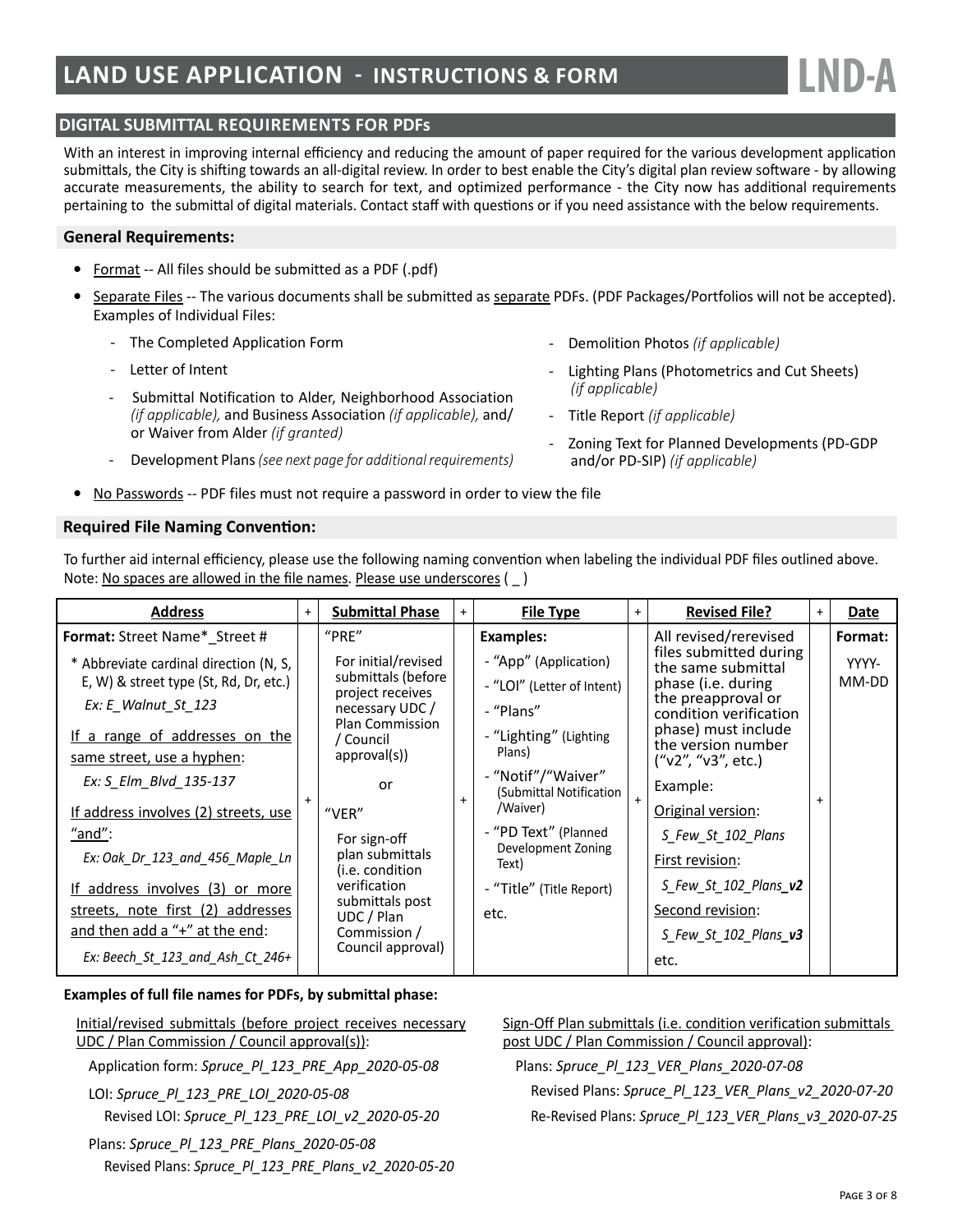**DIGITAL SUBMITTAL REQUIREMENTS FOR PDFs** (CONTINUED)

#### **Additional Requirements for all Development Plan Sets (i.e. site plan, floor plans, elevations, etc.):**

- 1. Submit the Plan Set in a Single File The various Development Plans shall be combined and submitted as a single, multipage file (Note: Lighting Plans (Photometrics and Cut Sheets) *(if applicable)* should be submitted as a separate file)
- 2. Give it a Scale -- All drawings should to be to a scale, which shall be noted along with the inclusion of a scale bar on each page.
- 3. Orientation -- Plan sheets should be orientated in the PDF files to allow the files to be viewed without needing to rotate
- 4. Live Linework -- If possible, PDFs should to be in vector format (with 'live' or 'selectable' linework), as opposed to static images (i.e. raster format)).
- 5. Sheet Labels -- *Include an alpha-numeric sheet number in the lower right corner of each page.* (See Diagram to the right for an example) \*\* *Sheet labels must be unique within the plan set. \*\* Make sure to review No. 7 below before submitted revised plans.*

While there is no mandatory standard for sheet numbering, these are some typical convensions:

A (Architectural) C (Civil / Site) T (Title Sheet) L (Landscaping)

As such, for purely illustrative purposes, the submittal plans for a hypothetical development might include the following sheets:

- T-1 (Title Sheet)\*\* C-2 (Utility Plan) A-1 (Basement Plan) A-3 (Second Floor Plan)
- C-1 (Site Plan) L-1 (Landscaping Plan) A-2 (First Floor Plan) A-4 (Elevations)
- \*\* **Please include a table on the Title Sheet** listing all the drawings included in the set and their corresponding sheet labels

**If submittal involves multiple buildings, include an extra letter in the sheet label** - either at the beginning or end - to distinguish the buildings:

Prefix Example: Bldg A: AA101, AA102, etc. | Bldg B: BA101, BA102, etc.

Suffix Example: Bldg A: A-1-A, A-2-A, etc. | Bldg B: A-1-B, A-2-B, etc.

6. Bookmarks -- *Include bookmarks in the PDF* matching each sheet/page number. (See Diagram to the right for an example) *Make sure to review No. 7 below before submitted revised plans.*

The sheet numbers and sheet contents **can be combined** (i.e. C-1 Site Plan)

7. \*\* **VERY IMPORTANT** \*\* Maintain Consistent Sheet Numbers and Corresponding Bookmarks Across Submittals --

Revisions -- When submitting revised files, the *sheet number and corresponding bookmark used for a revised sheet must be the same as it was in the original submittal*. *These must be consistent across revisions*. (Example, if the site plan is numbered 'C-1' in the original submittal, it must be numbered 'C-1' in the revised submittal. However, if inserting or deleting pages, see below.

Inserting Pages -- If inserting a page between existing pages, add a number (i.e. '.1') or letter (i.e. 'a') to the preceding page number for the inserted page's label. (Example: a page inserted between page C-1 and C-2 shall be called C-1.1 or C-1a.)

Deleted Pages -- The **page numbers of deleted pages shall not be reused**. If, for example, your initial submittal for a 4-story building (with the floor plans labelled A-1, A-2, A-3 & A-4) was resubmitted as a 3-story building, the Sheet Label which was used

for the deleted 4th Floor Plan (i.e. A-4) must be retired and not used again for a different drawing.

8. Failure to submit plans in the requested format may result in longer review time and/or rejection of the submittal. Contact staff with questions or if you need assistance with the above requirements.





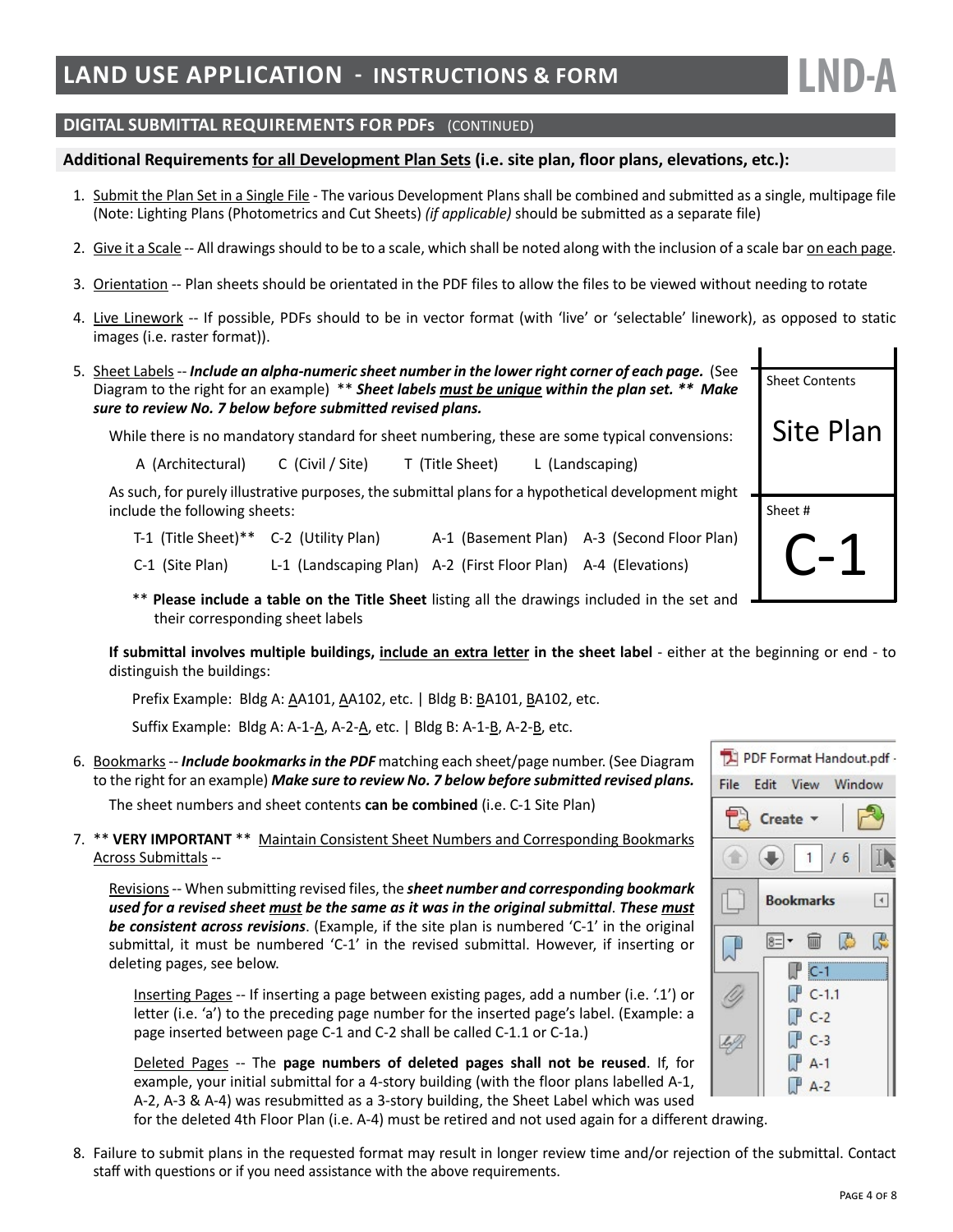# **LAND USE APPLICATION - INSTRUCTIONS & FORM**

City of Madison Planning Division Madison Municipal Building, Suite 017 215 Martin Luther King, Jr. Blvd. P.O. Box 2985 Madison, WI 53701-2985 (608) 266-4635



**All Land Use Applications must be filed with the Zoning Office. Please see the revised submittal instructions on Page 1 of this document.**

This completed form is required for all applications for Plan Commission review except subdivisions or land divisions, which should be filed using the [Subdivision](http://www.cityofmadison.com/development-services-center/documents/SubdivisionApplication.pdf) [Application.](http://www.cityofmadison.com/development-services-center/documents/SubdivisionApplication.pdf)

#### FOR OFFICE USE ONLY:

| Paid __________________________                                                                                                                                                                                                |                                                    |  |  |  |  |
|--------------------------------------------------------------------------------------------------------------------------------------------------------------------------------------------------------------------------------|----------------------------------------------------|--|--|--|--|
|                                                                                                                                                                                                                                |                                                    |  |  |  |  |
|                                                                                                                                                                                                                                |                                                    |  |  |  |  |
|                                                                                                                                                                                                                                | $\Box$ Original Submittal $\Box$ Revised Submittal |  |  |  |  |
|                                                                                                                                                                                                                                |                                                    |  |  |  |  |
| Aldermanic District ______ 5/2/22<br>Zoning District $\begin{bmatrix} 1:40 \text{ p.m.} \end{bmatrix}$                                                                                                                         | RECEIVED                                           |  |  |  |  |
| Special Requirements and the contract of the contract of the contract of the contract of the contract of the contract of the contract of the contract of the contract of the contract of the contract of the contract of the c |                                                    |  |  |  |  |
|                                                                                                                                                                                                                                |                                                    |  |  |  |  |
| $\square$ $\square$                                                                                                                                                                                                            | PC<br>$\Box$ Common Council $\Box$ Other           |  |  |  |  |
|                                                                                                                                                                                                                                |                                                    |  |  |  |  |

**LND-A**

# **APPLICATION FORM**

#### **1. Project Information**

Address (list all addresses on the project site):  $\frac{705 \text{ Woodward Drive}}{2000 \text{Word Drive}}$ Madison, Wisconsin 53704

## **2. This is an application for (check all that apply)**

- $\Box$  Zoning Map Amendment (Rezoning) from
- Major Amendment to an Approved Planned Development General Development Plan (PD-GDP)
- Major Amendment to an Approved Planned Development Specific Implementation Plan (PD-SIP)
- Review of Alteration to Planned Development (PD) (by Plan Commission)
- Conditional Use or Major Alteration to an Approved Conditional Use
- Demolition Permit Other requests \_\_\_\_\_\_\_\_\_\_\_\_\_\_\_\_\_\_\_\_\_\_\_\_\_\_\_\_\_\_\_\_\_\_\_\_\_\_\_\_\_\_\_\_\_\_\_\_\_\_\_\_\_\_\_ Land Use Application

## **3. Applicant, Agent, and Property Owner Information**

| Madison, Wisconsin 53704                                           |                                                                                            |                                           |  |  |  |  |  |
|--------------------------------------------------------------------|--------------------------------------------------------------------------------------------|-------------------------------------------|--|--|--|--|--|
| Title: The Maruti and Mahua Dey Residence                          |                                                                                            |                                           |  |  |  |  |  |
|                                                                    | This is an application for (check all that apply)                                          |                                           |  |  |  |  |  |
| 0                                                                  |                                                                                            | to                                        |  |  |  |  |  |
| O                                                                  | Major Amendment to an Approved Planned Development - General Development Plan (PD-GDP)     |                                           |  |  |  |  |  |
| O                                                                  | Major Amendment to an Approved Planned Development - Specific Implementation Plan (PD-SIP) |                                           |  |  |  |  |  |
| O                                                                  | Review of Alteration to Planned Development (PD) (by Plan Commission)                      |                                           |  |  |  |  |  |
| V                                                                  | Conditional Use or Major Alteration to an Approved Conditional Use                         |                                           |  |  |  |  |  |
| <b>Demolition Permit</b><br>□                                      | $\blacksquare$ Other requests Land Use Application                                         |                                           |  |  |  |  |  |
|                                                                    | Applicant, Agent, and Property Owner Information                                           |                                           |  |  |  |  |  |
| <b>Applicant name</b>                                              | Maruti Dey                                                                                 | $\sim$ Company $N/A$                      |  |  |  |  |  |
| Street address                                                     | 705 Woodward Dr.                                                                           | City/State/Zip Madison, Wisconsin 53704   |  |  |  |  |  |
| cell: (281) 785-7198<br>Telephone                                  |                                                                                            | Email maruti.dey@gmail.com                |  |  |  |  |  |
| Company The Bruce Company<br>Project contact person Steven Swenson |                                                                                            |                                           |  |  |  |  |  |
| 2830 Parmenter St.<br>Street address                               |                                                                                            | City/State/Zip Middleton, Wisconsin 53562 |  |  |  |  |  |
| Telephone                                                          | $(608)$ 286-5754                                                                           | Email sswenson@brucecompany.com           |  |  |  |  |  |
|                                                                    |                                                                                            |                                           |  |  |  |  |  |
| Street address                                                     |                                                                                            |                                           |  |  |  |  |  |
| Telephone                                                          |                                                                                            | Email                                     |  |  |  |  |  |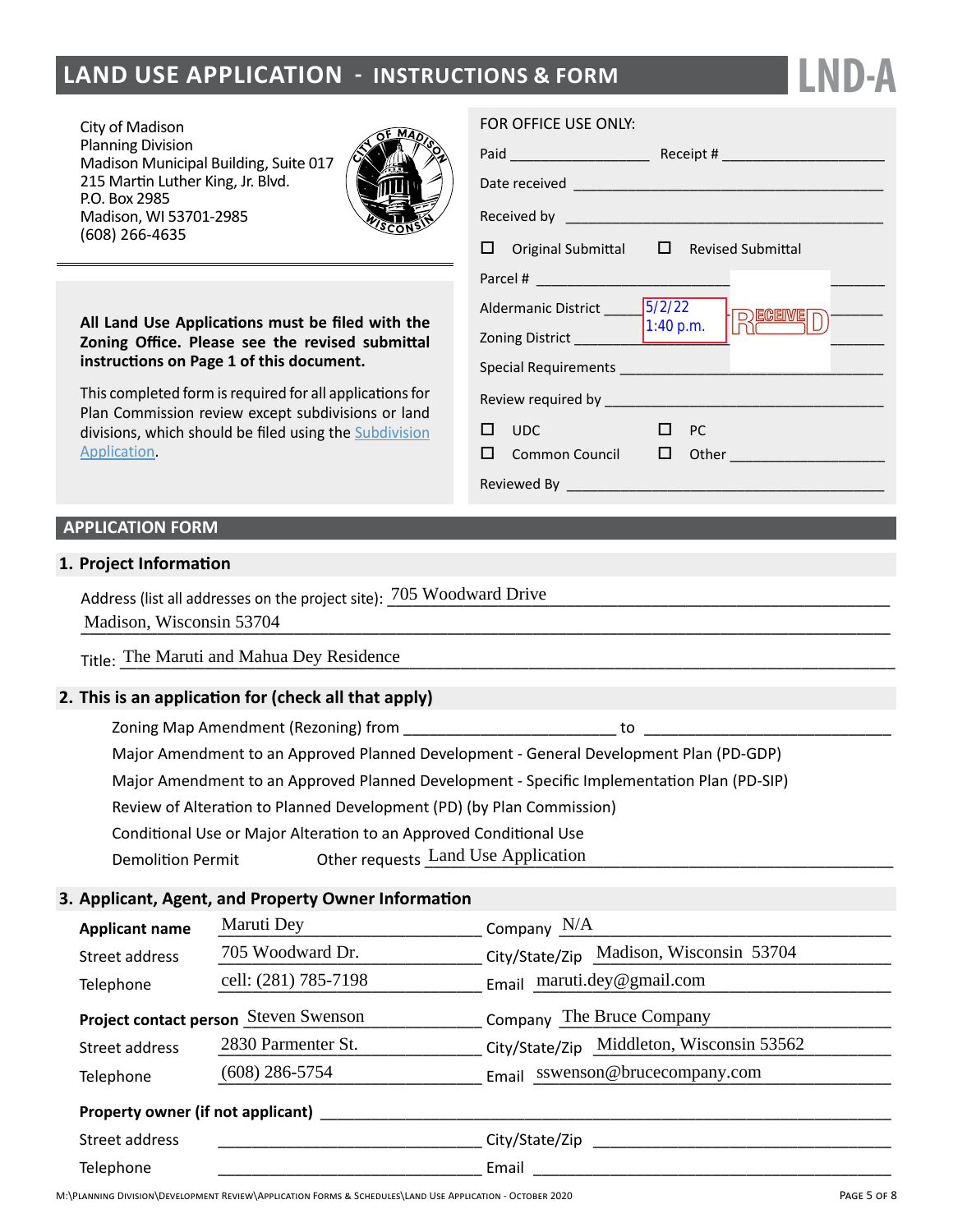

## **4. Required Submittal Materials**

Pursuant to Section 28.181(4), MGO, no application is complete unless all required information is included and all application fees have been paid. **The Zoning Administrator may reject an incomplete application.** Use this checklist to prepare a complete Land Use Application. Make sure to review the *Submittal Requirements for PDFs* (listed on Pages 3 and 4). Note: Not all development plan materials listed below are required for all applications. Submittal materials are as determined by staff. Those application types which have specific additional submittal requirements, as noted below, are outlined in [Land Use Application Form LND-B](https://www.cityofmadison.com/dpced/bi/documents/LUAChecklist.pdf).

| Req. | Information                                                                                                                                                                                                                                                                                                                               | <b>Required Submittal</b>                                                                        | <b>Contents</b>                                                                                                                                                                                                                                                                                                                    |                                                                                                                                   |                                                       |                                                                                               |                                                                            | $\checkmark$                                         |              |  |
|------|-------------------------------------------------------------------------------------------------------------------------------------------------------------------------------------------------------------------------------------------------------------------------------------------------------------------------------------------|--------------------------------------------------------------------------------------------------|------------------------------------------------------------------------------------------------------------------------------------------------------------------------------------------------------------------------------------------------------------------------------------------------------------------------------------|-----------------------------------------------------------------------------------------------------------------------------------|-------------------------------------------------------|-----------------------------------------------------------------------------------------------|----------------------------------------------------------------------------|------------------------------------------------------|--------------|--|
|      |                                                                                                                                                                                                                                                                                                                                           | Filing Fee (\$ \$600                                                                             | Refer to the Fee Schedule on Page 8 and the Revised Fee Submittal Instructions on Page 1.                                                                                                                                                                                                                                          |                                                                                                                                   |                                                       |                                                                                               |                                                                            |                                                      |              |  |
|      | below                                                                                                                                                                                                                                                                                                                                     | Digital (PDF) Copies of all<br><b>Submitted Materials noted</b>                                  | Digital (PDF) copies of all items are required. All PDFs must comply with the Submittal<br>Requirements for PDFs (listed on Pages 3 and 4) and follow the revised submittal<br>procedures outlined on Page 1.                                                                                                                      |                                                                                                                                   |                                                       |                                                                                               |                                                                            |                                                      |              |  |
|      |                                                                                                                                                                                                                                                                                                                                           | <b>Land Use Application</b>                                                                      |                                                                                                                                                                                                                                                                                                                                    |                                                                                                                                   | Forms must include the property owner's authorization |                                                                                               |                                                                            |                                                      |              |  |
|      | <b>Legal Description</b><br>(For Zoning Map Amendments only)                                                                                                                                                                                                                                                                              |                                                                                                  |                                                                                                                                                                                                                                                                                                                                    | Legal description of the property, complete with the proposed zoning districts and<br>project site area in square feet and acres. |                                                       |                                                                                               |                                                                            |                                                      |              |  |
|      |                                                                                                                                                                                                                                                                                                                                           | <b>Pre-Application Notification</b>                                                              | Proof of written 30-day notification to alder, neighborhood association, and business<br>associations. In addition, Demolitions require posting notice of the requested demolition<br>to the City's Demolition Listsery at least 30 days prior to submitting an application. For<br>more information, see Page 1 of this document. |                                                                                                                                   |                                                       |                                                                                               |                                                                            |                                                      |              |  |
|      | Letter of Intent (LOI)<br>Narrative description of the proposal in detail, including, but not limited to, the existing<br>site conditions, project schedule, phasing plan, proposed uses, hours of operation,<br>number of employees, gross square footage, number of units and bedrooms, public<br>subsidy requested, project team, etc. |                                                                                                  |                                                                                                                                                                                                                                                                                                                                    |                                                                                                                                   |                                                       |                                                                                               |                                                                            |                                                      |              |  |
|      | <b>Development Plans</b>                                                                                                                                                                                                                                                                                                                  |                                                                                                  | For a detailed list of the content requirements for each of these plan sheets, see Land<br><b>Use Application Form LND-B</b>                                                                                                                                                                                                       |                                                                                                                                   |                                                       |                                                                                               |                                                                            |                                                      |              |  |
|      | Req.                                                                                                                                                                                                                                                                                                                                      |                                                                                                  | ✓                                                                                                                                                                                                                                                                                                                                  | Req.                                                                                                                              |                                                       | ✓                                                                                             | Req.                                                                       |                                                      | $\checkmark$ |  |
|      |                                                                                                                                                                                                                                                                                                                                           | Site Plan                                                                                        |                                                                                                                                                                                                                                                                                                                                    |                                                                                                                                   | <b>Utility Plan</b>                                   |                                                                                               |                                                                            | Roof and Floor Plans                                 |              |  |
|      |                                                                                                                                                                                                                                                                                                                                           | Survey or site plan of<br>existing conditions                                                    |                                                                                                                                                                                                                                                                                                                                    |                                                                                                                                   | Landscape Plan and<br>Landscape Worksheet             |                                                                                               |                                                                            | Fire Access Plan and<br><b>Fire Access Worksheet</b> |              |  |
|      |                                                                                                                                                                                                                                                                                                                                           | <b>Grading Plan</b>                                                                              |                                                                                                                                                                                                                                                                                                                                    |                                                                                                                                   | <b>Building Elevations</b>                            |                                                                                               |                                                                            |                                                      |              |  |
|      | <b>Supplemental Requirements</b><br>(Based on Application Type)                                                                                                                                                                                                                                                                           |                                                                                                  | Additional materials are required for the following application types noted below. See<br>Land Use Application Form LND-B for a detailed list of the submittal requirements for<br>these application types.                                                                                                                        |                                                                                                                                   |                                                       |                                                                                               |                                                                            |                                                      |              |  |
|      |                                                                                                                                                                                                                                                                                                                                           |                                                                                                  | $\square$ The following Conditional Use Applications:<br>$\Box$ Demolition Permits                                                                                                                                                                                                                                                 |                                                                                                                                   |                                                       |                                                                                               |                                                                            |                                                      |              |  |
|      |                                                                                                                                                                                                                                                                                                                                           |                                                                                                  | $\square$ Lakefront Developments<br>$\Box$ Zoning Map Amendments (i.e. Rezonings)                                                                                                                                                                                                                                                  |                                                                                                                                   |                                                       |                                                                                               |                                                                            |                                                      |              |  |
|      |                                                                                                                                                                                                                                                                                                                                           |                                                                                                  | □ Outdoor Eating Areas<br>□ Planned Development General Development                                                                                                                                                                                                                                                                |                                                                                                                                   |                                                       |                                                                                               |                                                                            |                                                      |              |  |
|      |                                                                                                                                                                                                                                                                                                                                           |                                                                                                  | $\square$ Development Adjacent to Public Parks                                                                                                                                                                                                                                                                                     |                                                                                                                                   |                                                       |                                                                                               | Plans (GDPs) / Planned Development<br>Specific Implementation Plans (SIPs) |                                                      |              |  |
|      |                                                                                                                                                                                                                                                                                                                                           | □ Modifications to Parking Requirements<br>(i.e. Parking Reductions or Exceeding the<br>Maximum) |                                                                                                                                                                                                                                                                                                                                    |                                                                                                                                   |                                                       | $\square$ Development within Downtown Core (DC)<br>and Urban Mixed-Use (UMX) Zoning Districts |                                                                            |                                                      |              |  |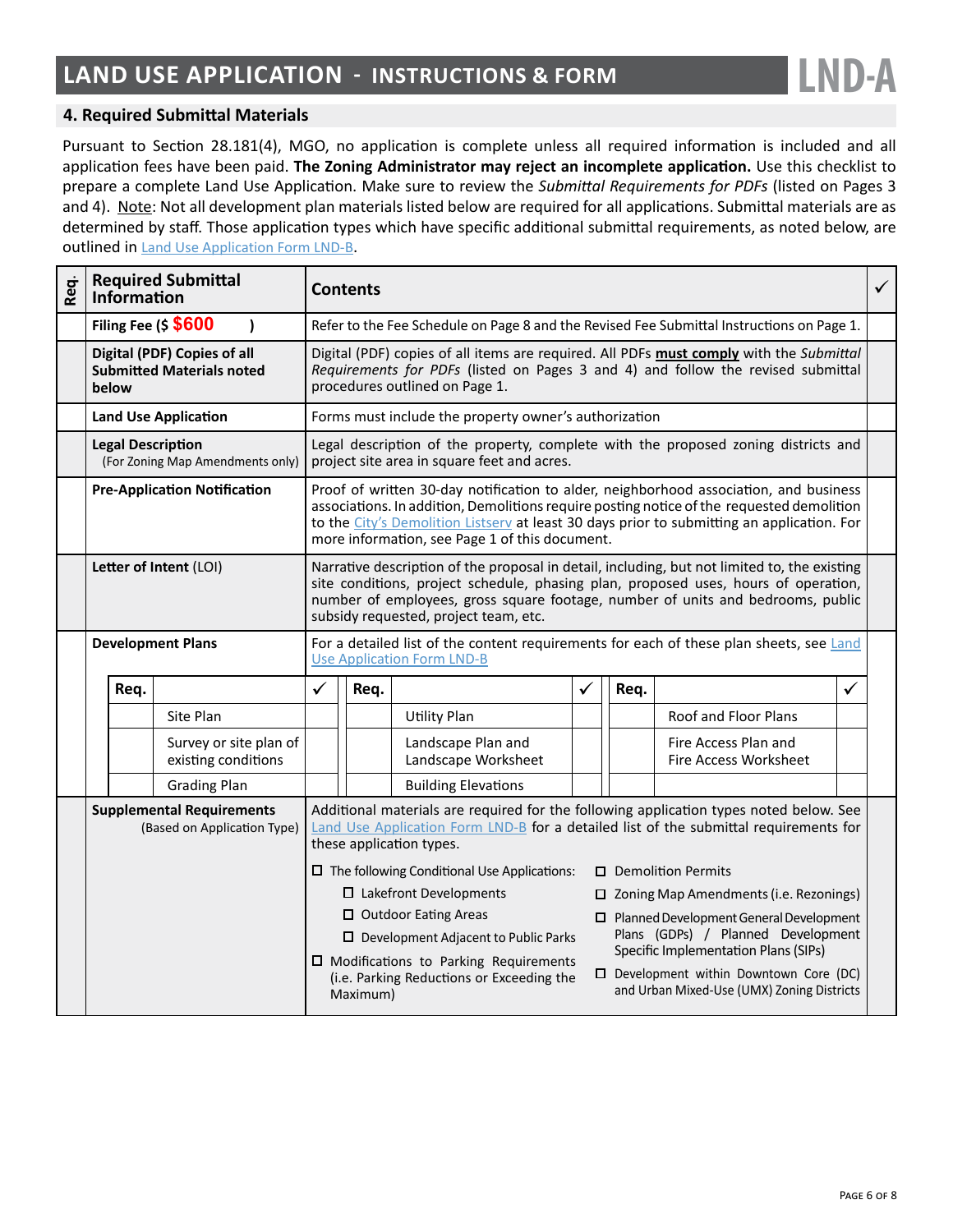**LND-A**

# **APPLICATION FORM (CONTINUED)**

# **5. Project Description**

|                                                                                                        | Provide a brief description of the project and all proposed uses of the site:<br>Comprehensive landscape project for lakeside yard including: Construction of boathouse; wood deck; permeable paver patio and steps;                                                                                                                                                                                                                                 |            |                                                                    |                                      |  |  |  |  |
|--------------------------------------------------------------------------------------------------------|------------------------------------------------------------------------------------------------------------------------------------------------------------------------------------------------------------------------------------------------------------------------------------------------------------------------------------------------------------------------------------------------------------------------------------------------------|------------|--------------------------------------------------------------------|--------------------------------------|--|--|--|--|
|                                                                                                        | small wood platform; stone stairway to access pier; raised custom-built wood planters; landscape plantings.                                                                                                                                                                                                                                                                                                                                          |            |                                                                    |                                      |  |  |  |  |
|                                                                                                        | Proposed Square-Footages by Type:                                                                                                                                                                                                                                                                                                                                                                                                                    |            |                                                                    |                                      |  |  |  |  |
|                                                                                                        |                                                                                                                                                                                                                                                                                                                                                                                                                                                      |            |                                                                    |                                      |  |  |  |  |
|                                                                                                        |                                                                                                                                                                                                                                                                                                                                                                                                                                                      |            |                                                                    | Institutional (net): _______________ |  |  |  |  |
|                                                                                                        | Proposed Dwelling Units by Type (if proposing more than 8 units):                                                                                                                                                                                                                                                                                                                                                                                    |            |                                                                    |                                      |  |  |  |  |
|                                                                                                        | Efficiency:____________ 1-Bedroom:___________ 2-Bedroom:__________ 3-Bedroom:__________ 4+ Bedroom: _________                                                                                                                                                                                                                                                                                                                                        |            |                                                                    |                                      |  |  |  |  |
|                                                                                                        |                                                                                                                                                                                                                                                                                                                                                                                                                                                      |            |                                                                    |                                      |  |  |  |  |
|                                                                                                        | Proposed On-Site Automobile Parking Stalls by Type (if applicable):                                                                                                                                                                                                                                                                                                                                                                                  |            |                                                                    |                                      |  |  |  |  |
|                                                                                                        |                                                                                                                                                                                                                                                                                                                                                                                                                                                      |            |                                                                    |                                      |  |  |  |  |
|                                                                                                        | Proposed On-Site Bicycle Parking Stalls by Type (if applicable):                                                                                                                                                                                                                                                                                                                                                                                     |            |                                                                    |                                      |  |  |  |  |
|                                                                                                        | Indoor: __________________________________ Outdoor: ____________________________                                                                                                                                                                                                                                                                                                                                                                     |            |                                                                    |                                      |  |  |  |  |
|                                                                                                        | Scheduled Start Date: August, 2022 Planned Completion Date: June, 2023                                                                                                                                                                                                                                                                                                                                                                               |            |                                                                    |                                      |  |  |  |  |
|                                                                                                        | <b>6. Applicant Declarations</b>                                                                                                                                                                                                                                                                                                                                                                                                                     |            |                                                                    |                                      |  |  |  |  |
| ◘                                                                                                      | Pre-application meeting with staff. Prior to preparation of this application, the applicant is strongly encouraged to discuss<br>the proposed development and review process with Zoning and Planning Division staff. Note staff persons and date.                                                                                                                                                                                                   |            |                                                                    |                                      |  |  |  |  |
|                                                                                                        | Planning staff Colin Punt, Planner<br>and Colin Punt, Planner<br>2/23/2022                                                                                                                                                                                                                                                                                                                                                                           |            |                                                                    |                                      |  |  |  |  |
|                                                                                                        | Zoning staff Pre-application meeting done with Jenny Kirchgatter, Assistant Zoning Administrator Date 3/23/2022                                                                                                                                                                                                                                                                                                                                      |            |                                                                    |                                      |  |  |  |  |
| □                                                                                                      | Posted notice of the proposed demolition on the City's Demolition Listsery (if applicable).                                                                                                                                                                                                                                                                                                                                                          |            |                                                                    |                                      |  |  |  |  |
| О                                                                                                      | Public subsidy is being requested (indicate in letter of intent)                                                                                                                                                                                                                                                                                                                                                                                     |            |                                                                    |                                      |  |  |  |  |
| О                                                                                                      | Pre-application notification: The zoning code requires that the applicant notify the district alder and all applicable<br>neighborhood and business associations in writing no later than 30 days prior to FILING this request. Evidence<br>of the pre-application notification or any correspondence granting a waiver is required. List the alderperson,<br>neighborhood association(s), business association(s), AND the dates notices were sent. |            |                                                                    |                                      |  |  |  |  |
|                                                                                                        | District Alder Charles Myadze (approved 30 day waiver) Date 4/27/2022                                                                                                                                                                                                                                                                                                                                                                                |            |                                                                    |                                      |  |  |  |  |
|                                                                                                        |                                                                                                                                                                                                                                                                                                                                                                                                                                                      |            |                                                                    |                                      |  |  |  |  |
|                                                                                                        |                                                                                                                                                                                                                                                                                                                                                                                                                                                      |            |                                                                    |                                      |  |  |  |  |
| The applicant attests that this form is accurately completed and all required materials are submitted: |                                                                                                                                                                                                                                                                                                                                                                                                                                                      |            |                                                                    |                                      |  |  |  |  |
|                                                                                                        | Name of applicant Maruti Dey                                                                                                                                                                                                                                                                                                                                                                                                                         |            | <b>EXECUTE:</b> Relationship to property $\overline{\text{Owner}}$ |                                      |  |  |  |  |
|                                                                                                        | Authorizing signature of property owner                                                                                                                                                                                                                                                                                                                                                                                                              | Manuti Dey |                                                                    | 5/2/2022                             |  |  |  |  |
|                                                                                                        |                                                                                                                                                                                                                                                                                                                                                                                                                                                      |            |                                                                    |                                      |  |  |  |  |